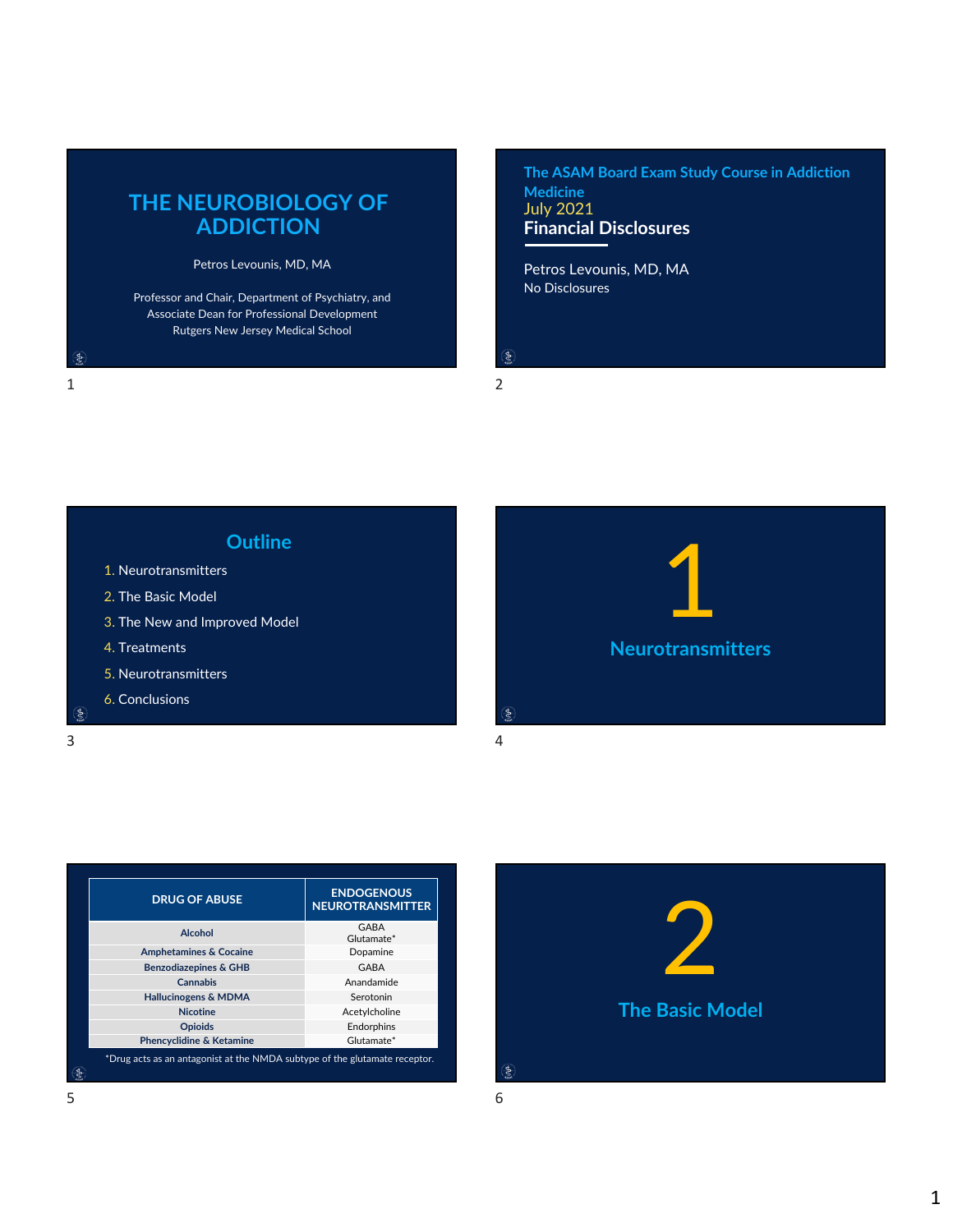











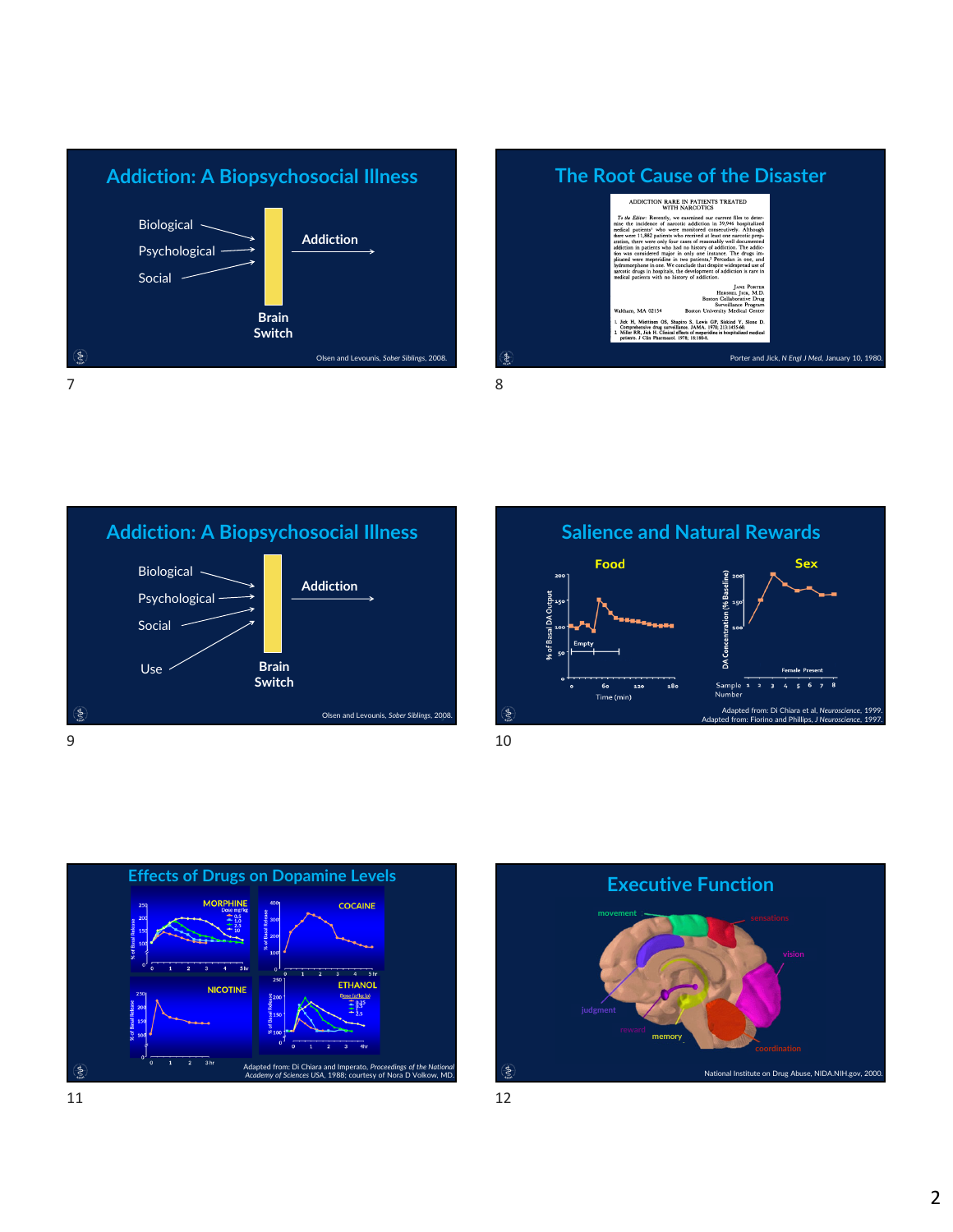

## **Three Novel Areas**

Levounis, *Journal of Medical Toxicology*, 2016.

- 1. Motivational Circuitry
- 2. Antireward Pathways
- 3. Interoception

e.





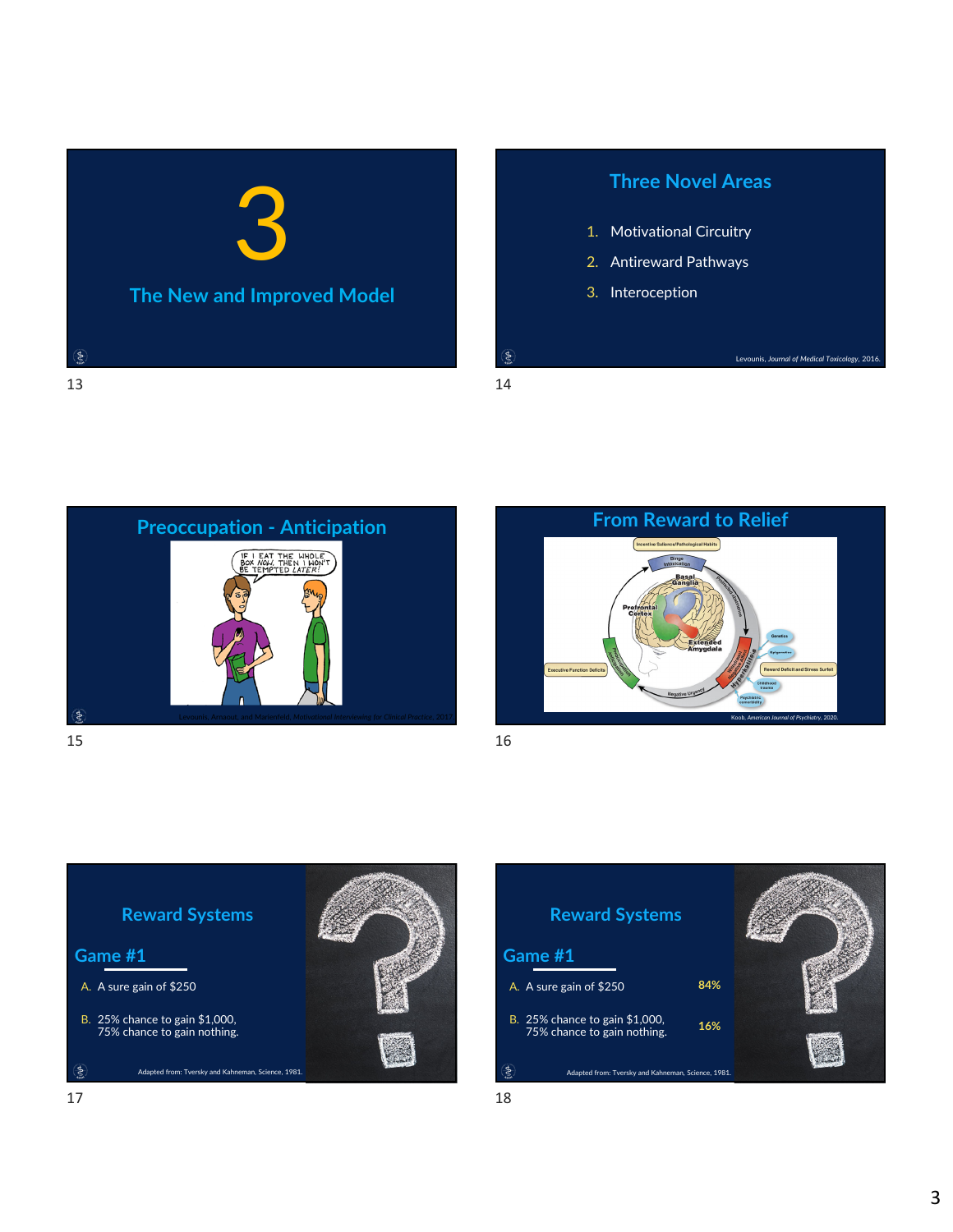









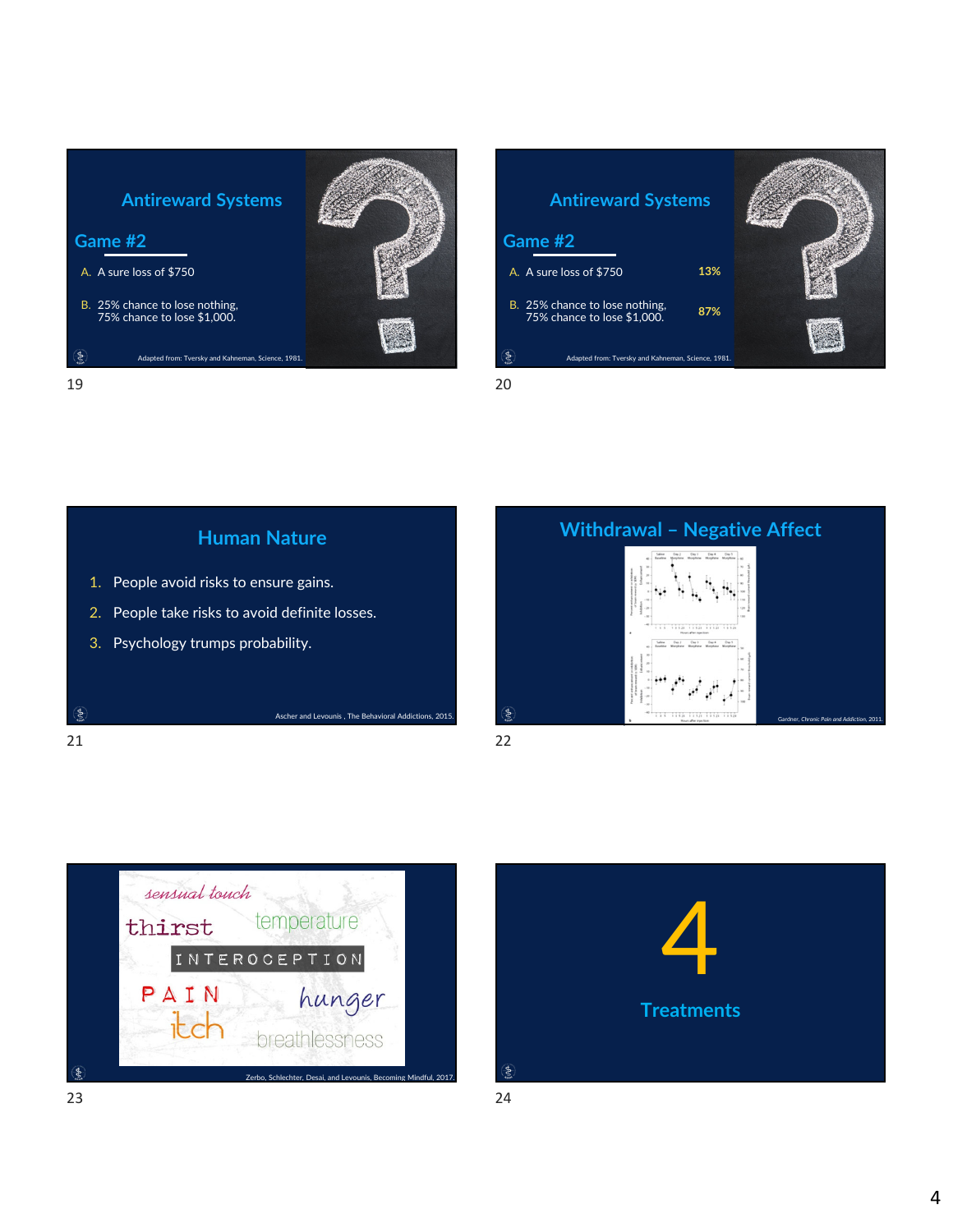

## **2nd Wave: Boot Camps**

The prototype, Synanon, was founded in California in 1958 to address heroin addiction. The goal was to:

- break down defenses,
- bust through denial, and
- reshape the addict's personality.
- $\mathring{\mathcal{S}}$

**3rd Wave: Current Treatments**

- 1. Medications
- 2. Mutual Help
- 3. Psychotherapy and Counseling

 $\mathcal{E}$ 







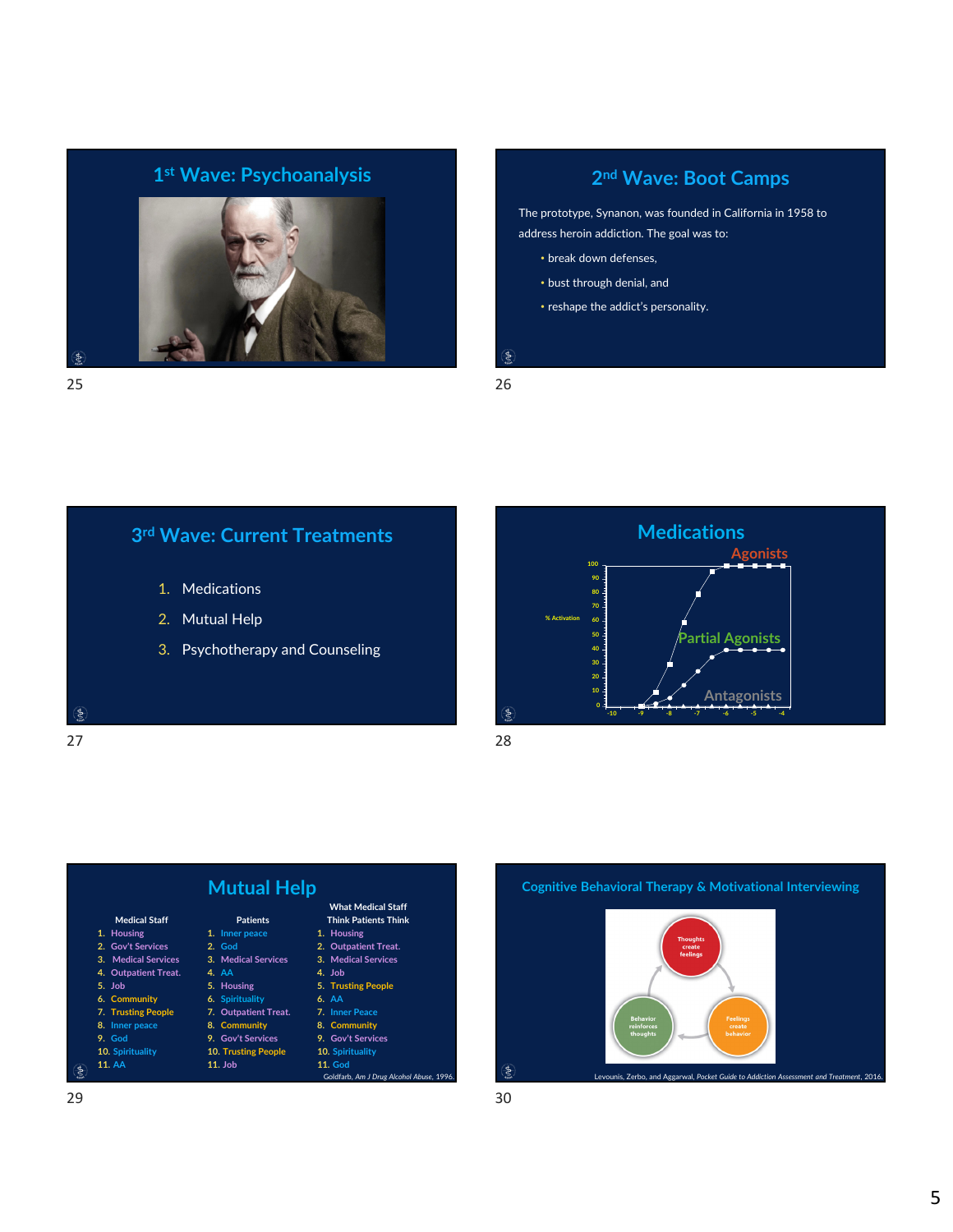